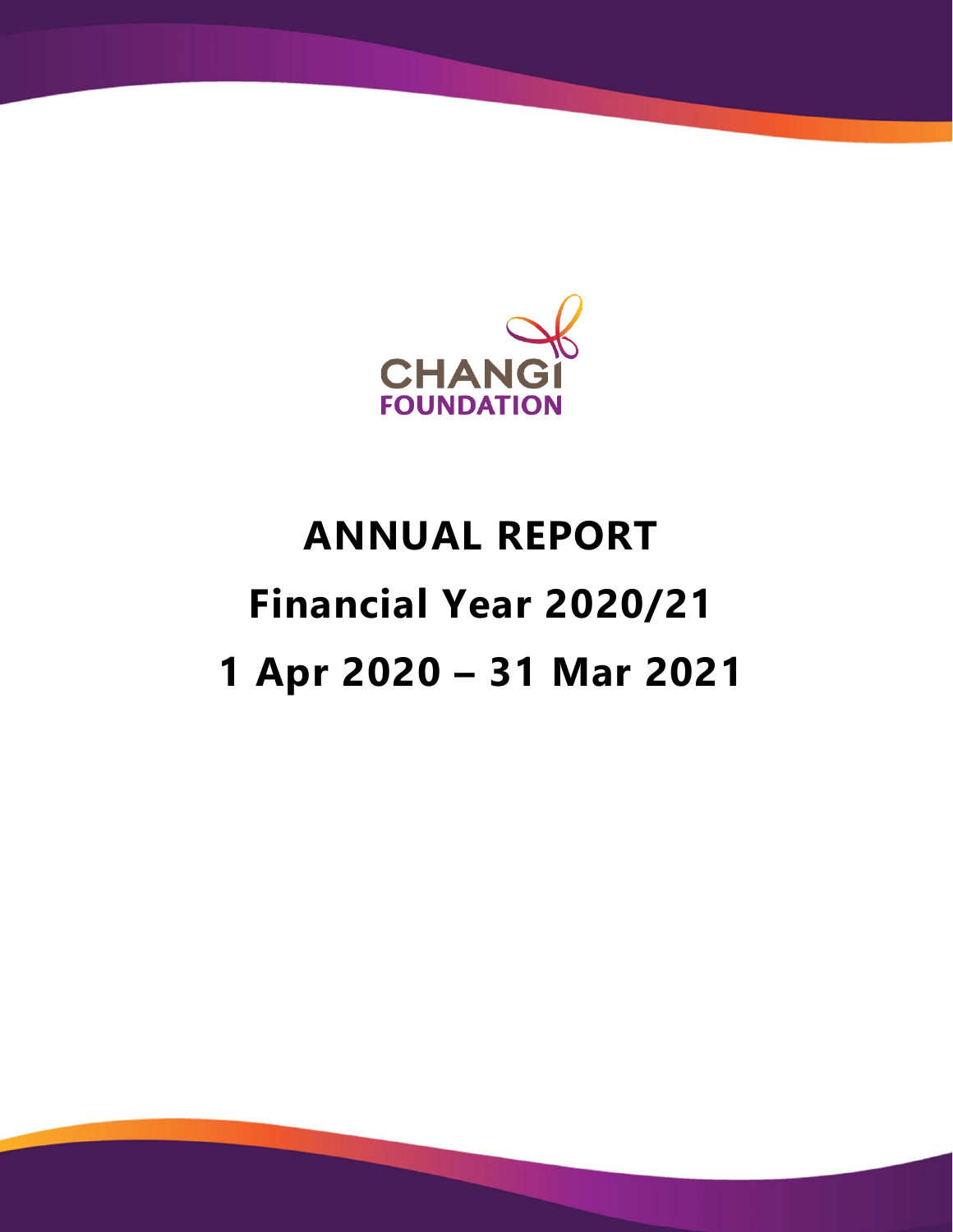

## Connecting with youths today,

Empowering them for a better tomorrow.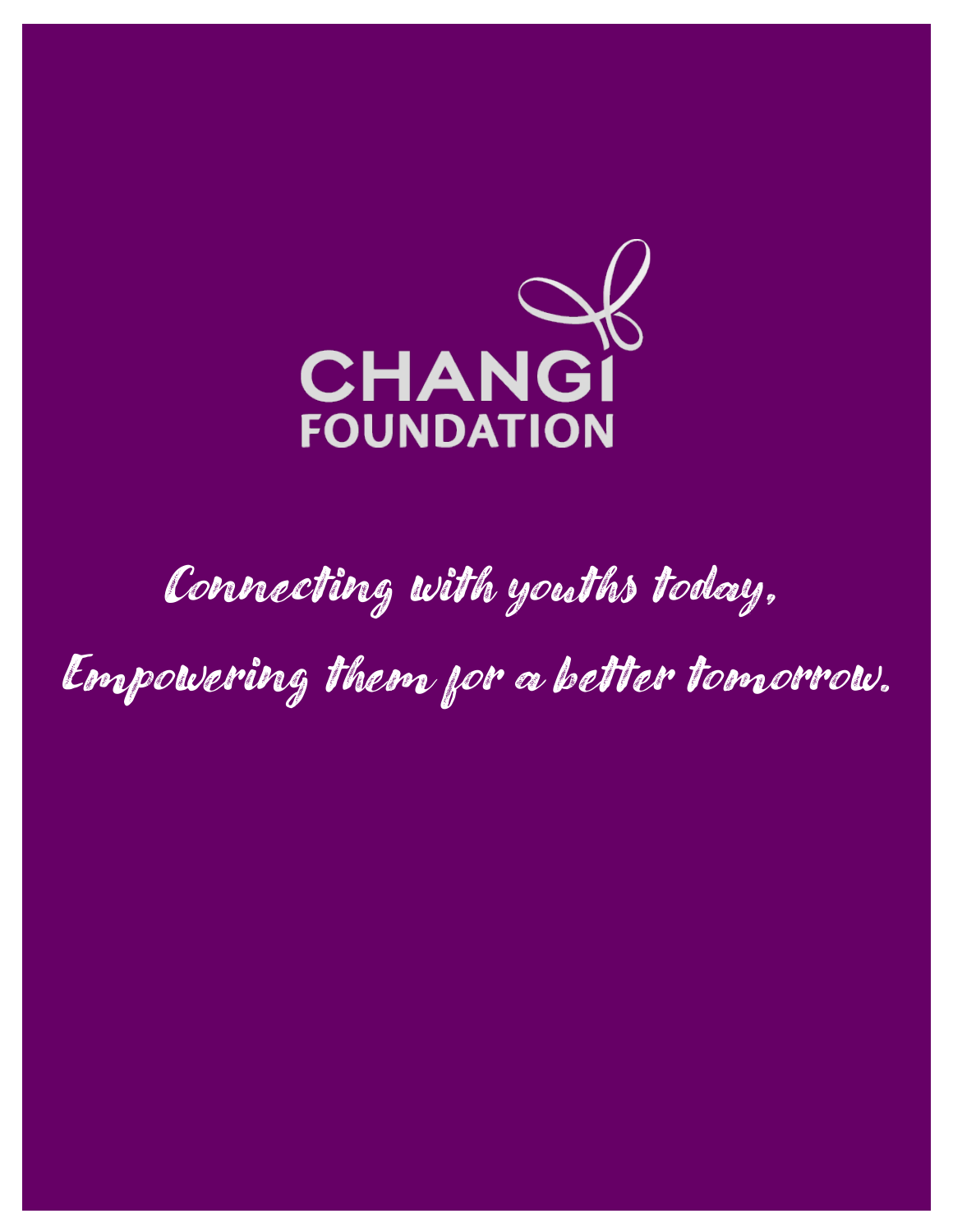### OVERVIEW OF CHANGI FOUNDATION LIMITED

Changi Foundation Limited, or Changi Foundation in short, was set up on 27 April 2018 as a Company Limited by Guarantee and was approved to be registered as a charity under the Charities Act on 18 November 2018.

| Unique Entity Number (UEN) : |    | 201814465E                                                                                                          |
|------------------------------|----|---------------------------------------------------------------------------------------------------------------------|
| <b>Registered Address</b>    | ÷  | 60 Airport Boulevard, #046-037, Changi Airport<br>Terminal 2, Singapore 819643                                      |
| <b>Banker</b>                |    | <b>DBS Bank</b>                                                                                                     |
| <b>Auditor</b>               |    | <b>PwC Singapore</b>                                                                                                |
| <b>Investment Adviser(s)</b> |    | <b>NA</b>                                                                                                           |
| <b>Funding Sources</b>       | ÷. | Changi Foundation is primarily funded by<br>Changi Airport Group (Singapore) Pte Ltd.                               |
| <b>Memberships</b>           |    | <b>NA</b>                                                                                                           |
| <b>Staffing</b>              |    | As at 31 March 2021, there are 4 staff<br>performing the duties necessary for the charity, on<br>a part-time basis. |

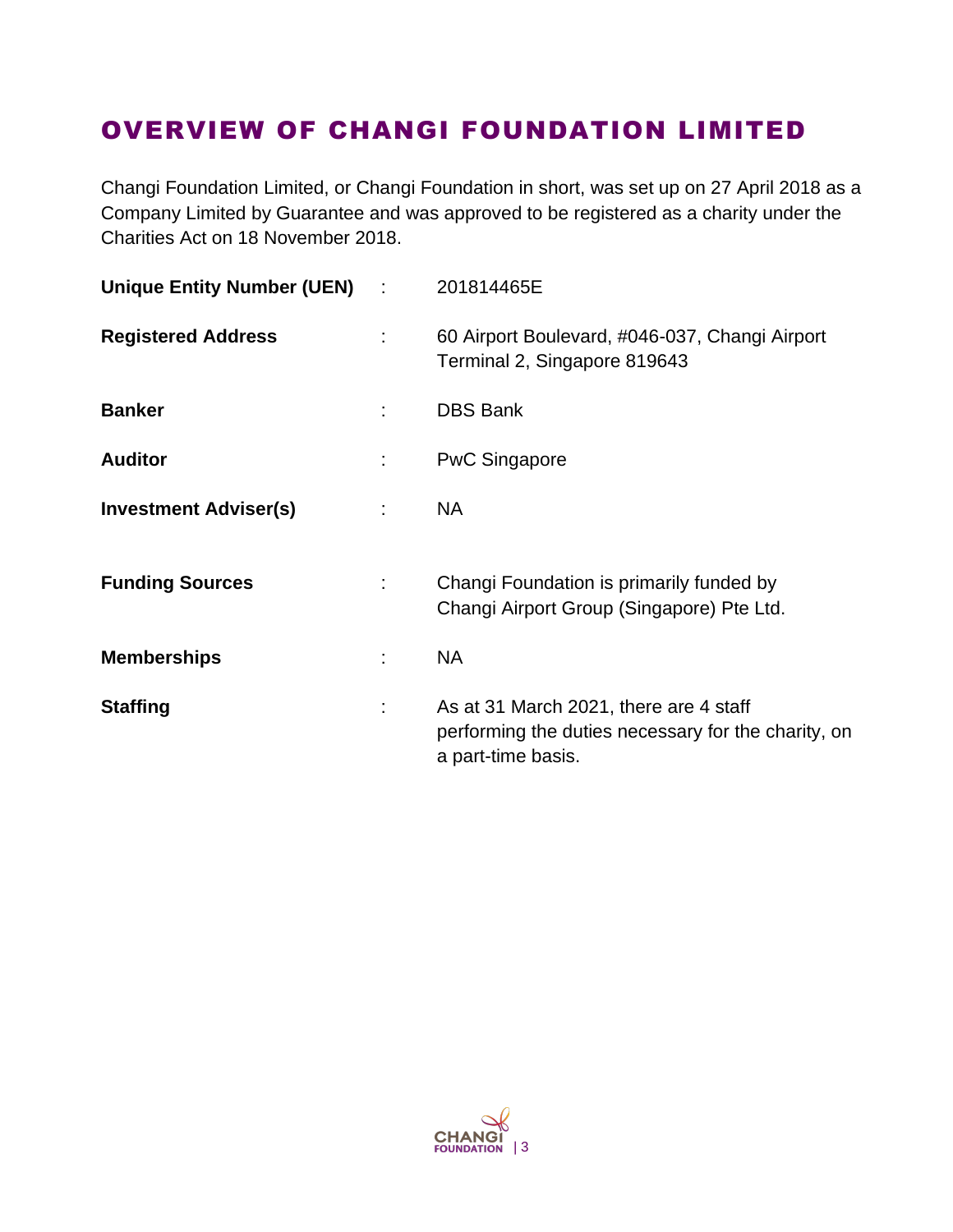### ABOUT US

### **Introduction**

Changi Foundation is the philanthropic arm of Changi Airport Group. Following its incorporation as a Company Limited by Guarantee and registration as a Charity, Changi Foundation was registered as a Grantmaking Philanthropic Organisation ("Grantmaker") with the Inland Revenue Authority of Singapore on 13 March 2019.

Changi Foundation is primarily funded by Changi Airport Group. It also accepts contributions from individuals who independently choose to make a donation.

### **The Changi Foundation Logo**



The Changi Foundation logo epitomises the stage of metamorphosis from a cocoon to a beautiful butterfly in a myriad of colours. In the same way, Changi Foundation hopes to aid in the metamorphoses of the lives of youths, transforming their dreams into beautiful realities, helping their future take flight.

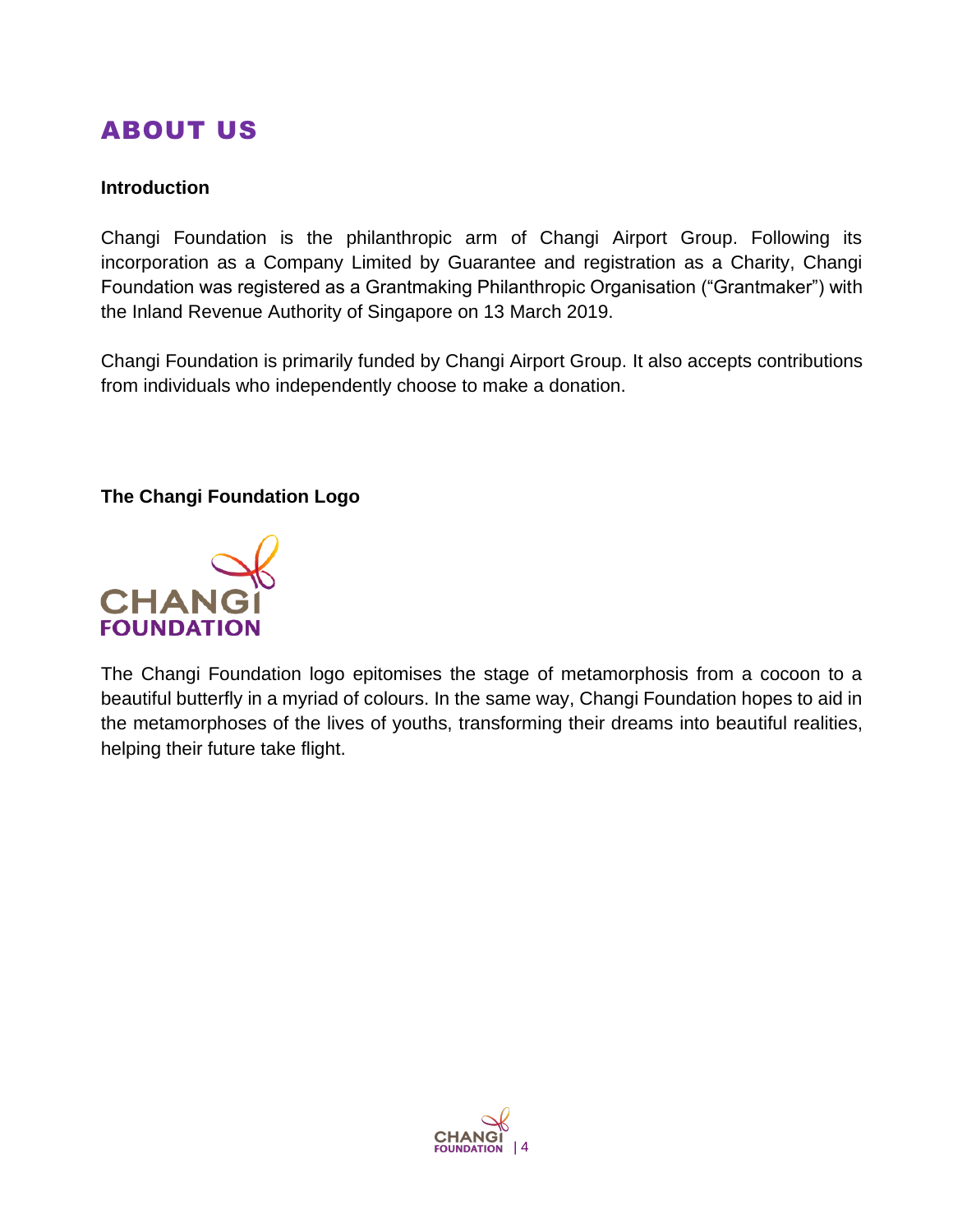### ABOUT US

### **Our Purpose & Objects**

Changi Foundation is a reflection of Changi Airport Group's deep belief in corporate philanthropy and in giving back to the community in which we operate. The Foundation's objects are to:

| <b>Advance and improve</b><br>the wellbeing of the<br>poor, needy and<br>underprivileged.                                                        | <b>Promote and foster</b><br>community spirit,<br>participation and<br>development. | <b>Advance the</b><br>development of life<br>skills for independent<br>and dignified living<br>especially for the<br>poor, needy and<br>underprivileged. |
|--------------------------------------------------------------------------------------------------------------------------------------------------|-------------------------------------------------------------------------------------|----------------------------------------------------------------------------------------------------------------------------------------------------------|
| <i><b>OBJECTS</b></i>                                                                                                                            |                                                                                     | <b>Advance the cause of</b><br>skills development<br>especially for the<br>poor, needy and<br>underprivileged.                                           |
| <b>Provide funding/</b><br>financial assistance<br>to any charitable<br>institution whose<br>objects are similar to<br><b>Changi Foundation.</b> | <b>Promote causes for</b><br>the betterment of the<br>next generation.              | <b>Encourage, foster</b><br>and promote greater<br>inclusiveness in<br>society.                                                                          |

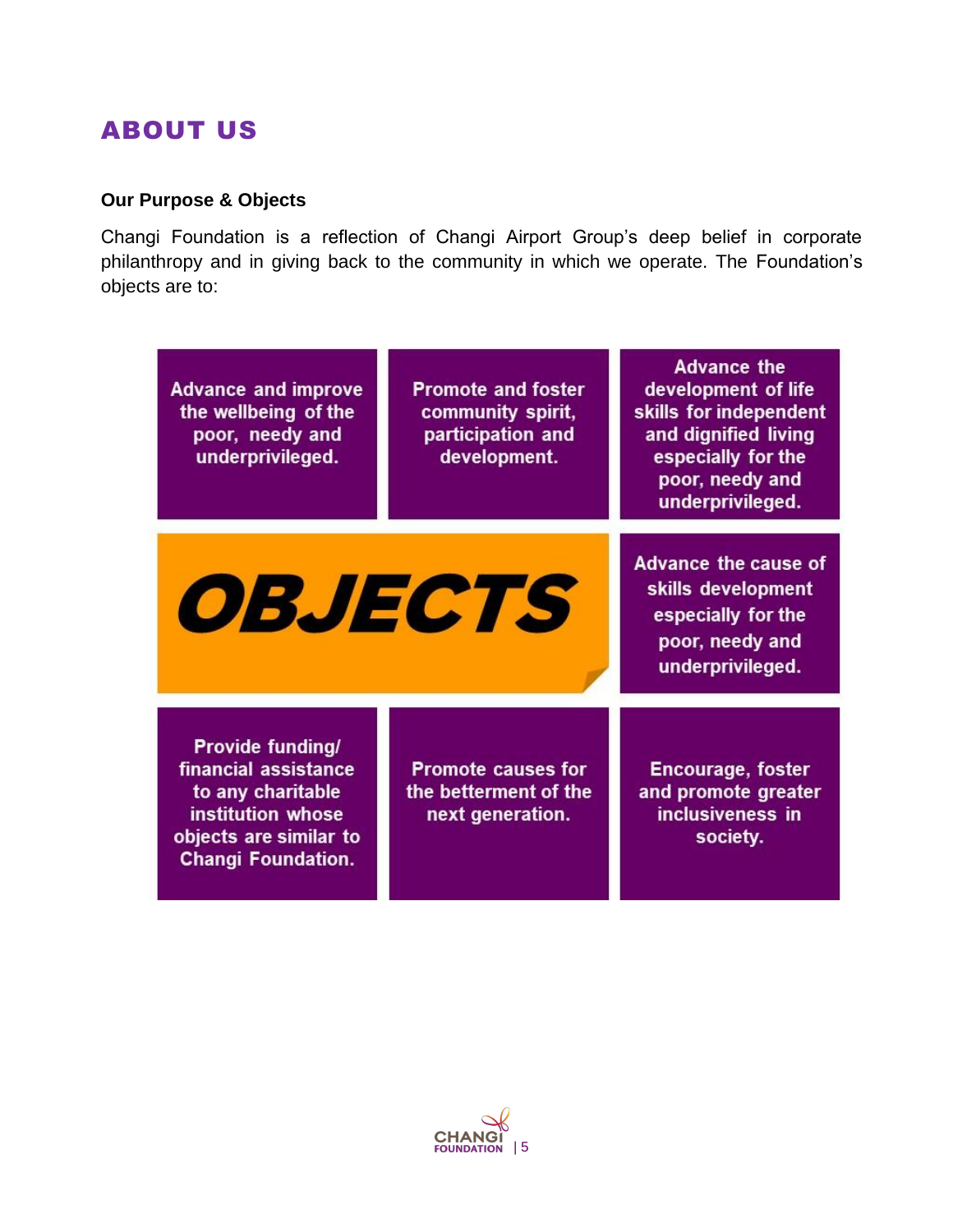### ABOUT US

#### **Our Vision**



Changi Foundation is set up with the specific purpose of reaching out to and supporting **disadvantaged youths**. We are motivated to make a difference for:

- youths whose aspirations are impacted by challenges beyond their control (e.g. financial struggles, learning difficulties, family issues etc.); and
- youths who face challenges because they are hindered by disability.

Guided by our vision, Changi Foundation focuses on providing disadvantaged youths with opportunities to level up and to lay the groundwork for future successes.

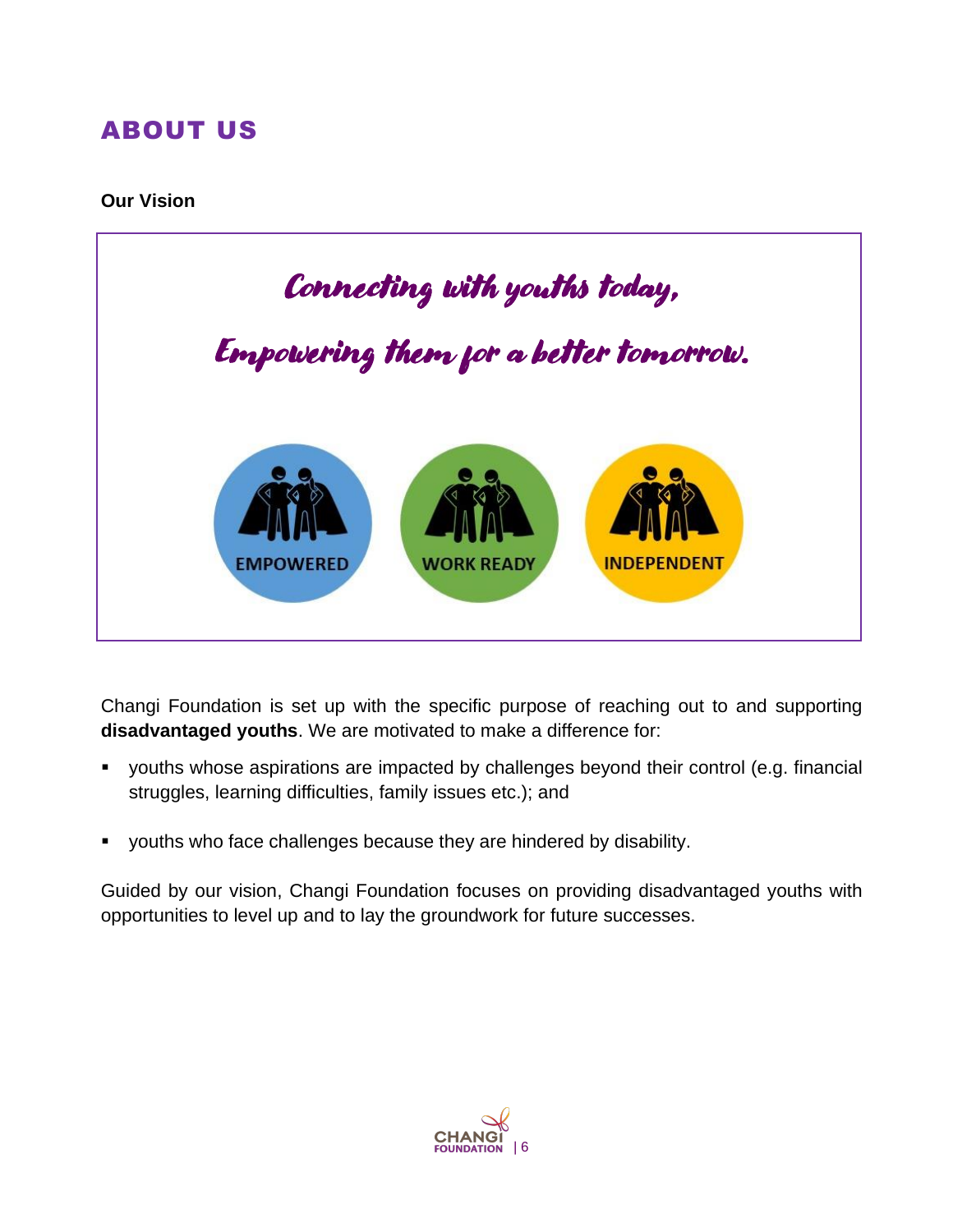Just as Changi Airport Group believes in the potential of its people, Changi Foundation believes in the potential of disadvantaged youths. In line with Changi Airport Group's vision of "Exceptional People, Connecting Lives", Changi Foundation can play the role of an enabler of opportunities to realise individual aspirations and enhance lives.

Our philanthropic efforts are based on our core competencies and provide a platform (i) for collaboration for Changi Airport Group employees and airport partners; (ii) to leverage Changi's operational and service excellence; and (iii) to work together to connect and serve our community in ways that enhance lives.

From a corporate perspective, it is our dream that the youths are inspired and may come back to join us as part of the Changi Airport community.

### **Our Beliefs**

At Changi Foundation, we believe that every youth has hopes for a bright future i.e. a job with good prospects, the ability to provide for their loved ones, and to contribute to their communities. To that end, Changi Foundation disburses grants to fund programmes that provide youths with tools and/ or support systems, so that they can manage and overcome the challenges they face, and to live the lives they aspire to.

Changi Foundation also believes in engaged philanthropy. As the driver of active volunteerism in Changi Airport Group, we curate volunteer programmes that meaningfully engage our selected service users, our people, and even the larger airport community.

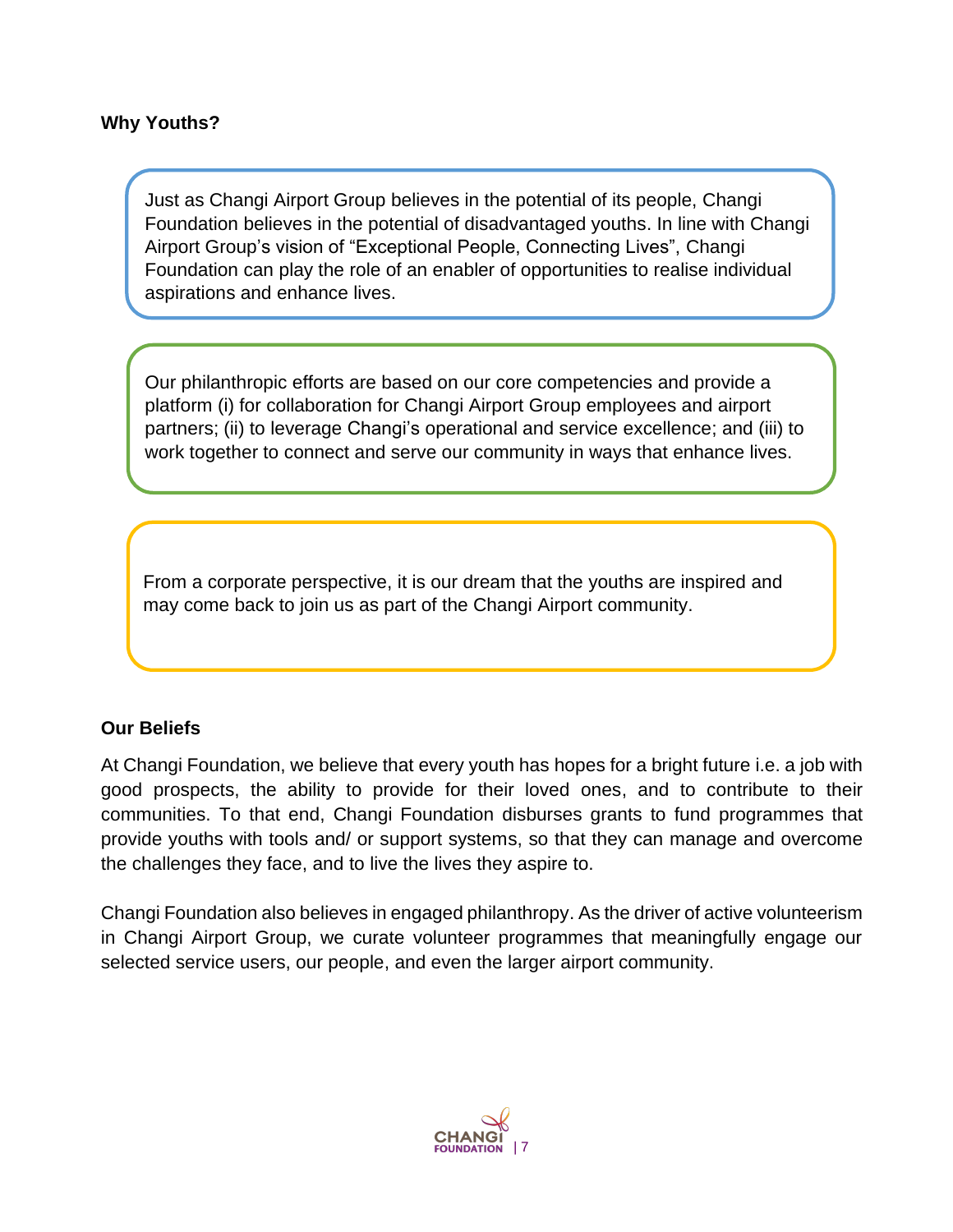### LEADERSHIP

Changi Foundation is led by a Board of Directors comprising senior leaders from across divisions in Changi Airport Group. The role of the Board is to:

- be the steward of funds allocated to Changi Foundation;
- formulate, drive and front Changi Foundation's strategic philanthropic direction on behalf of Changi Airport Group; and
- guide the Changi Foundation executive team in matters pertaining to the running of the Foundation.

| <b>Name</b>                     | <b>Board Appointment</b>                                  | <b>Occupation</b>                                                                          |
|---------------------------------|-----------------------------------------------------------|--------------------------------------------------------------------------------------------|
| Lee Seow Hiang                  | Chairman   27 Apr 2018                                    | <b>Chief Executive Officer,</b><br>Changi Airport Group                                    |
| Justina Tan Wei Wei             | Director   27 Apr 2018<br>Honorary Treasurer   5 Sep 2018 | Managing Director, People,<br>Changi Airport Group                                         |
| Loong Jessie<br>(Long Jessie)   | Director   27 Apr 2018<br>Honorary Secretary   5 Sep 2018 | Senior Vice President,<br>Legal & Compliance, Changi<br><b>Airport Group</b>               |
| Lim Ching Kiat                  | Director   27 Apr 2018                                    | Managing Director,<br>Air Hub Development,<br>Changi Airport Group                         |
| Lim Tiong Huat<br>(Lin Changfa) | Director   27 Apr 2018<br>Honorary Auditor   5 Sep 2018   | Senior Vice President,<br><b>Airport Operations</b><br>Management,<br>Changi Airport Group |
| <b>Teo Chew Hoon</b>            | Director   27 Apr 2018                                    | Group Senior Vice President,<br>Airside Concessions,<br>Changi Airport Group               |
| Tan Chuan Yang                  | Director   15 Jan 2021                                    | General Manager,<br>Changi Airport Group                                                   |

### **Board of Directors**

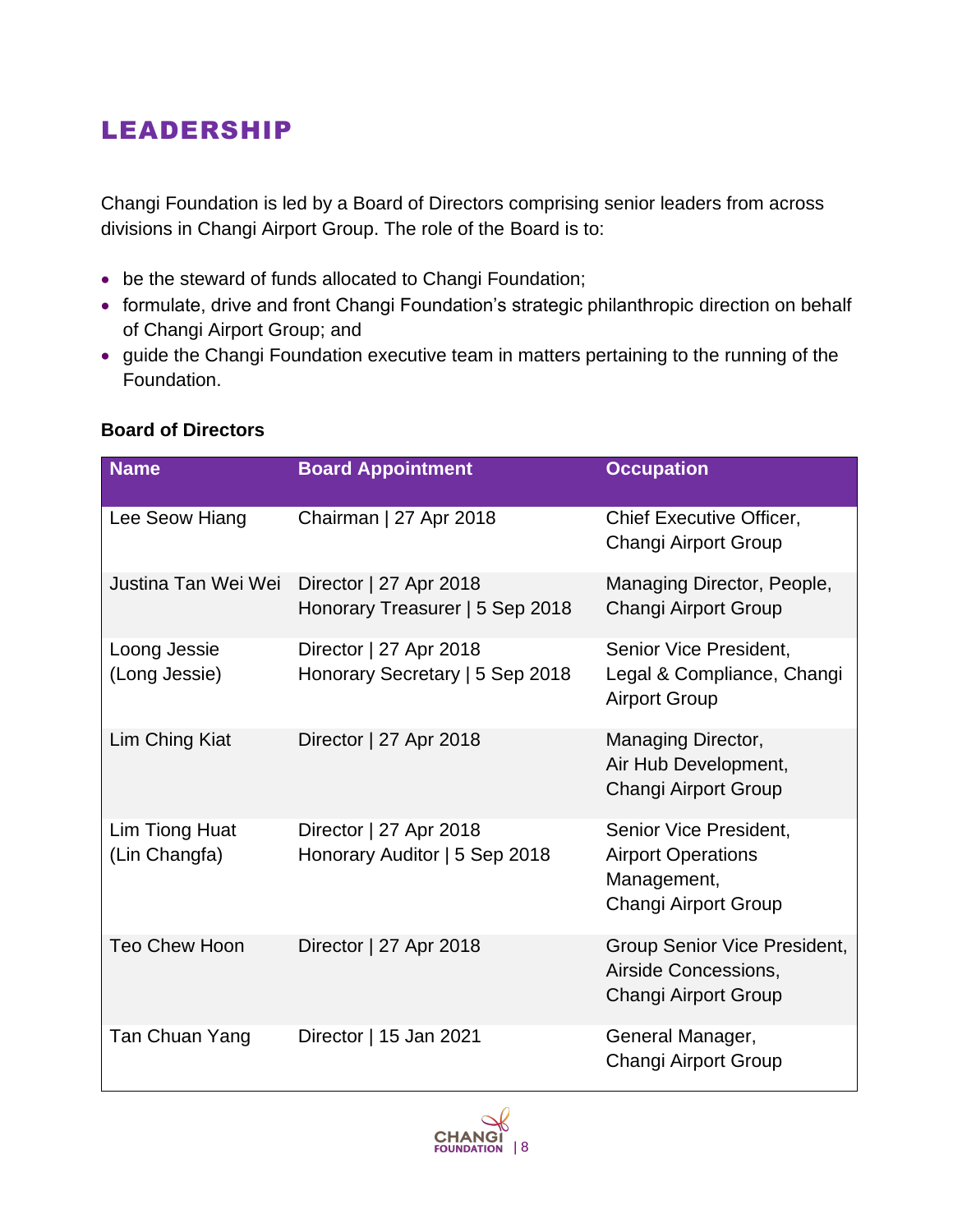### **Executive Team**

The day-to-day operations of the foundation (including budget planning, grant management, governance, compliance) is led by Head, Changi Foundation and supported by the Company Secretary and two team members, who manage this in addition to other portfolios they hold in Changi Airport Group.

| <b>Name</b>                 | <b>Executive</b><br><b>Appointment</b> | <b>Occupation</b>                                                                         |
|-----------------------------|----------------------------------------|-------------------------------------------------------------------------------------------|
| Choo Wei Li Ivy             | Head                                   | Senior Manager, People Team,<br><b>Changi Airport Group</b>                               |
| Ng Wei Foong Fiona          | <b>Company Secretary</b>               | Vice President, Legal & Compliance,<br><b>Changi Airport Group</b>                        |
| <b>Yip Hiong Yuet</b>       | <b>Head Finance</b>                    | Director, Financial Accounting,<br>Enterprise Performance,<br><b>Changi Airport Group</b> |
| <b>Jill Elaine Phillips</b> | Manager                                | Manager, People Team,<br><b>Changi Airport Group</b>                                      |

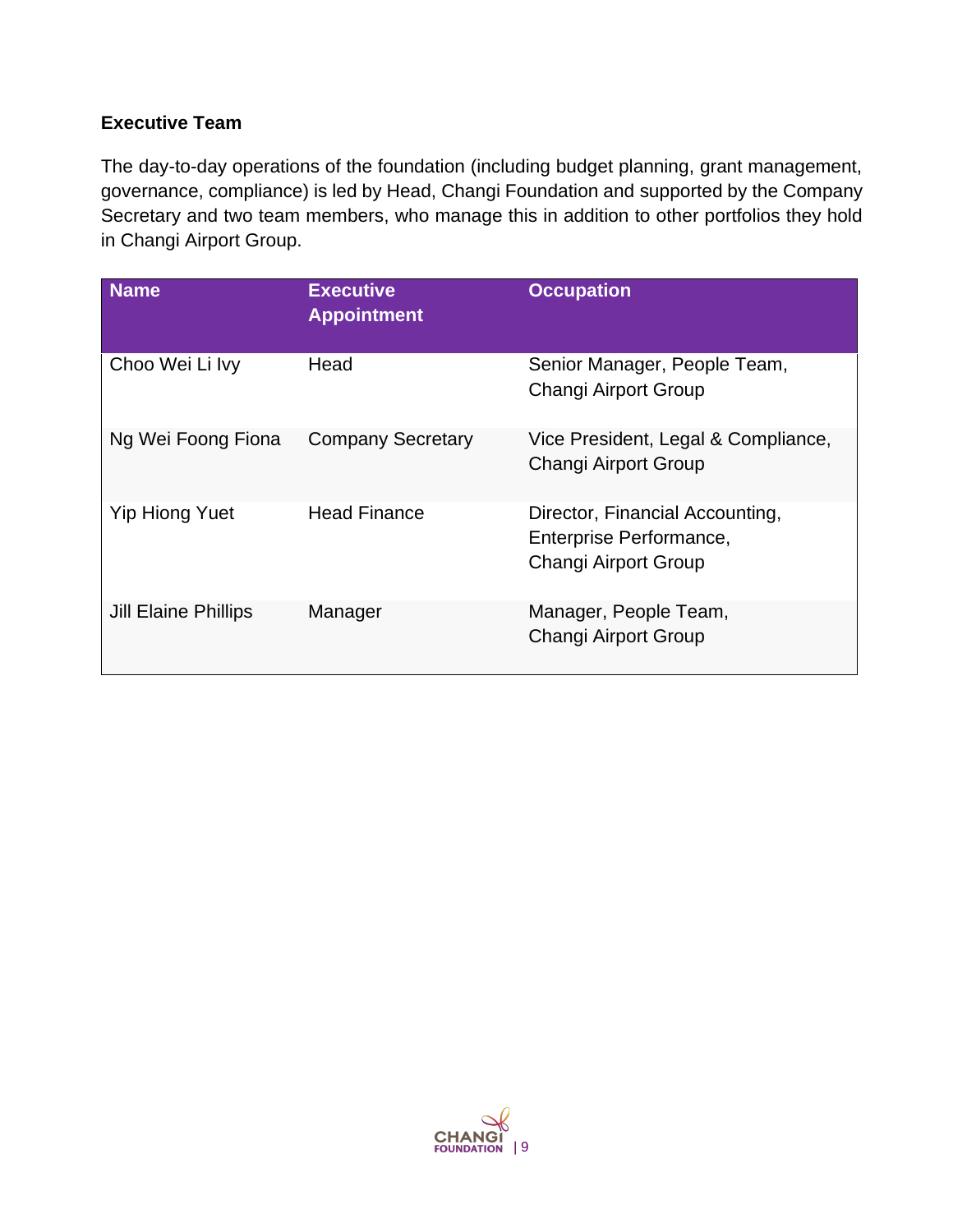### AUDITED FINANCIAL STATEMENT FY20/21

Changi Airport Group is the primary funder of Changi Foundation. In FY20/21, Changi Airport Group contributed \$1.5 million in donations towards Changi Foundation. This amount was captured as Changi Foundation's income in its Profit and Loss Statement (P&L), which is available in Annex A.

### **Disbursement of Grants**

The fund injected by Changi Airport Group was used primarily to support grantmaking. In FY 20/21, Changi Foundation disbursed about \$2.4 million in grants and donations to various Institutions of Public Character as well as one Social Enterprise in support of programmes to uplift disadvantaged youths. Please refer to pages 14 - 17 for more on our grantmaking efforts.

Other expenses included expenditure on Changi Foundation's signature event to recognise the youth recipients of the CAG-Howe Yoon Chong Book Prize and other administrative costs.

#### **Fund Management**

As at 31 March 2021, Changi Foundation's accumulated fund amounted to \$0.5 million. The accumulated fund will largely be used for grantmaking in FY21.

### **Audited Financial Statement FY20/21**

The full details of Changi Foundation's audited Financial Statement is attached as a separate document.

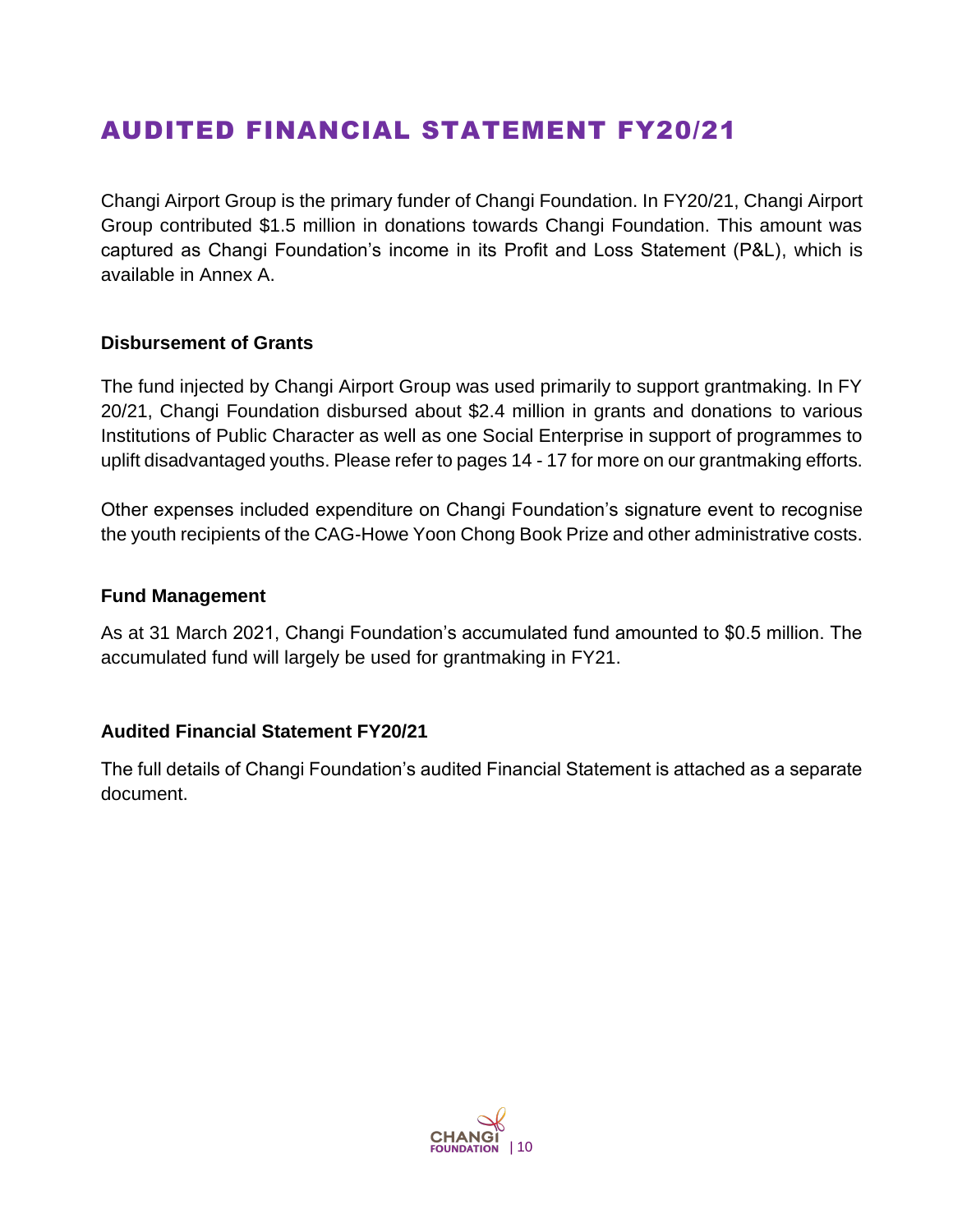### PHILANTHROPIC ACTIVITIES IN FY20/21

Changi Foundation has continued to channel its efforts and resources towards youth development. In keeping with our constitution, where our objects include *"to advance and improve the wellbeing of the poor, needy and underprivileged"*, we have specifically focused on the disadvantaged youths segment.

Despite a challenging year, Changi Foundation to continue to drive its philanthropic activities through: (a) grantmaking; and (b) programmes to support employee philanthropy, such as volunteerism with Metta School, NorthLight School and other giving initiatives that support the larger community.

Changi Foundation has a strategy that aids philanthropic decision making. Guided by three established "Strategic Thrusts", we look towards the outcomes we hope to achieve with the resources available to us (i.e. our "Enablers")



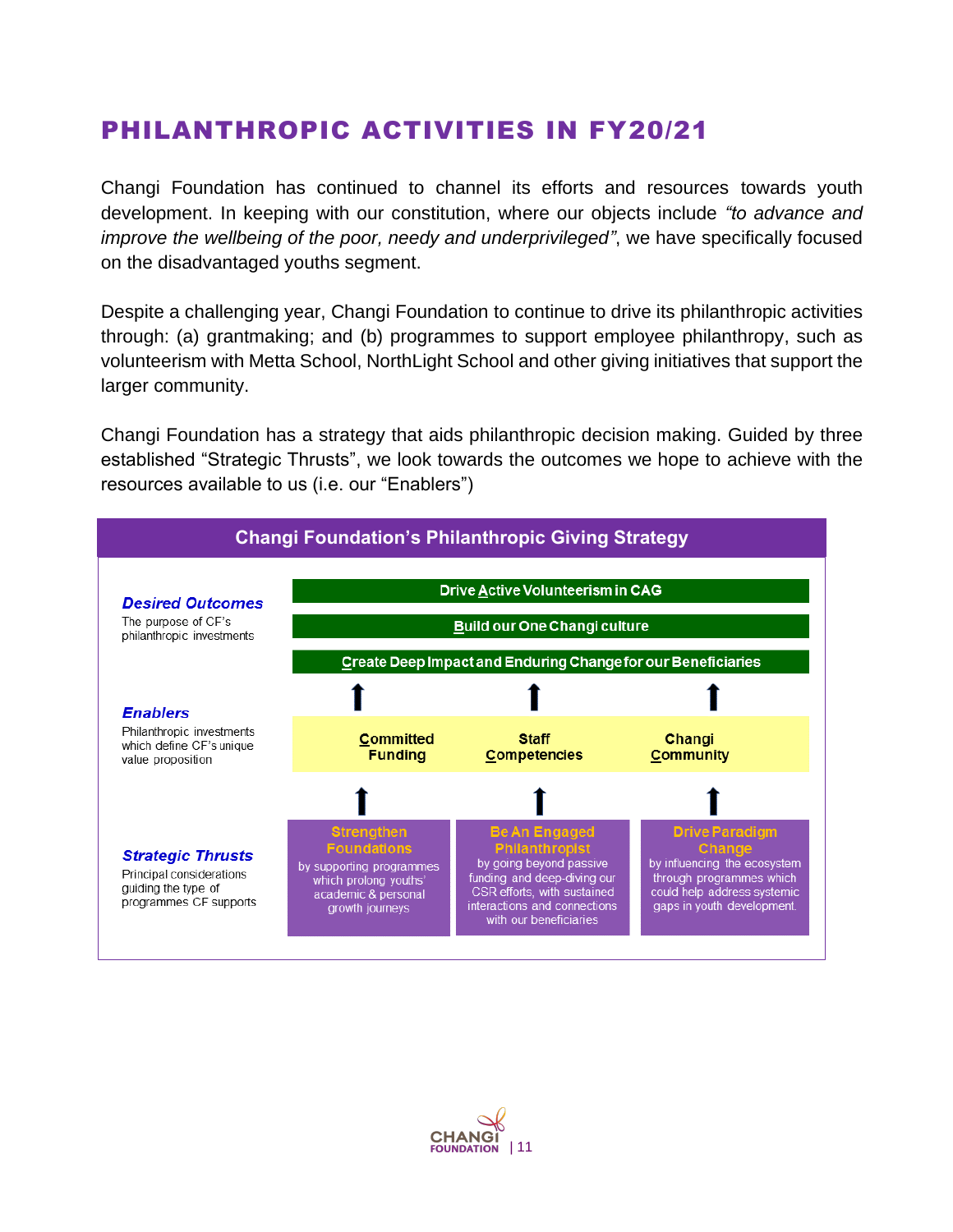### **Grantmaking**

Through grantmaking, Changi Foundation supports programmes to empower disadvantaged youths and start them on their journeys towards bright futures. Our planning in the earlier years has allowed Changi Foundation to maintain our commitments despite the challenges brought on by the COVID-19 pandemic.

### **Volunteerism**

Changi Foundation is the face of Changi Airport Group's volunteerism efforts for our beneficiaries. Primarily, Changi Foundation works with Metta School and NorthLight School, to co-develop programmes that support and enhance the youths' learning in the areas of independent living skills and work readiness.

While COVID-19 had a huge impact on our programmes, we pivoted to virtual volunteering, which allowed our volunteers to continue to engage with the youths in a meaningful way. A key programme, especially suited for this unprecedented situation, was the Tele-Medical Consultation sessions. Developed with Metta School and airport partner, Raffles Medical Group (RMG), youths with Mild Intellectual Disability learnt how to use technology (WhatsApp video calls) to seek medical attention. Employee volunteers roleplayed as nurses and doctors over multiple sessions to prepare the students for the eventual "consultation" with RMG's medical staff.

In FY20/21, there were 19 sessions engaging Metta School and NorthLight School youths, most of which involved Changi Airport Group employees as volunteers.

Recognising that employees' interest in volunteering extends beyond Metta School and NorthLight School, we consciously expanded our efforts, while maintaining the foundation's mandate as a key focus. In FY20/21, we began our engagement of the resident artists at Arts@Metta, all of whom have Mild Intellectual Disability and are alumni of Metta School, as well as the Volunteer Centre at Bedok Town (which Changi Airport Group is a part of). The former allowed an employee with a passion for art to develop and deliver six sessions of art workshops, and the latter provided one group of employee volunteers the opportunity to pack and prepare essential food packs in our office premises, while another group made deliveries to residents from two rental blocks, Block 30 and 31, in Chai Chee.

### *FY20/21 Highlight*

*Changi Airport Group is a recipient of the Community Chest Volunteer Partner Award, which recognise the organisation's strong, committed volunteer initiatives, as well as its hands-on approach in developing programmes with service users.* 

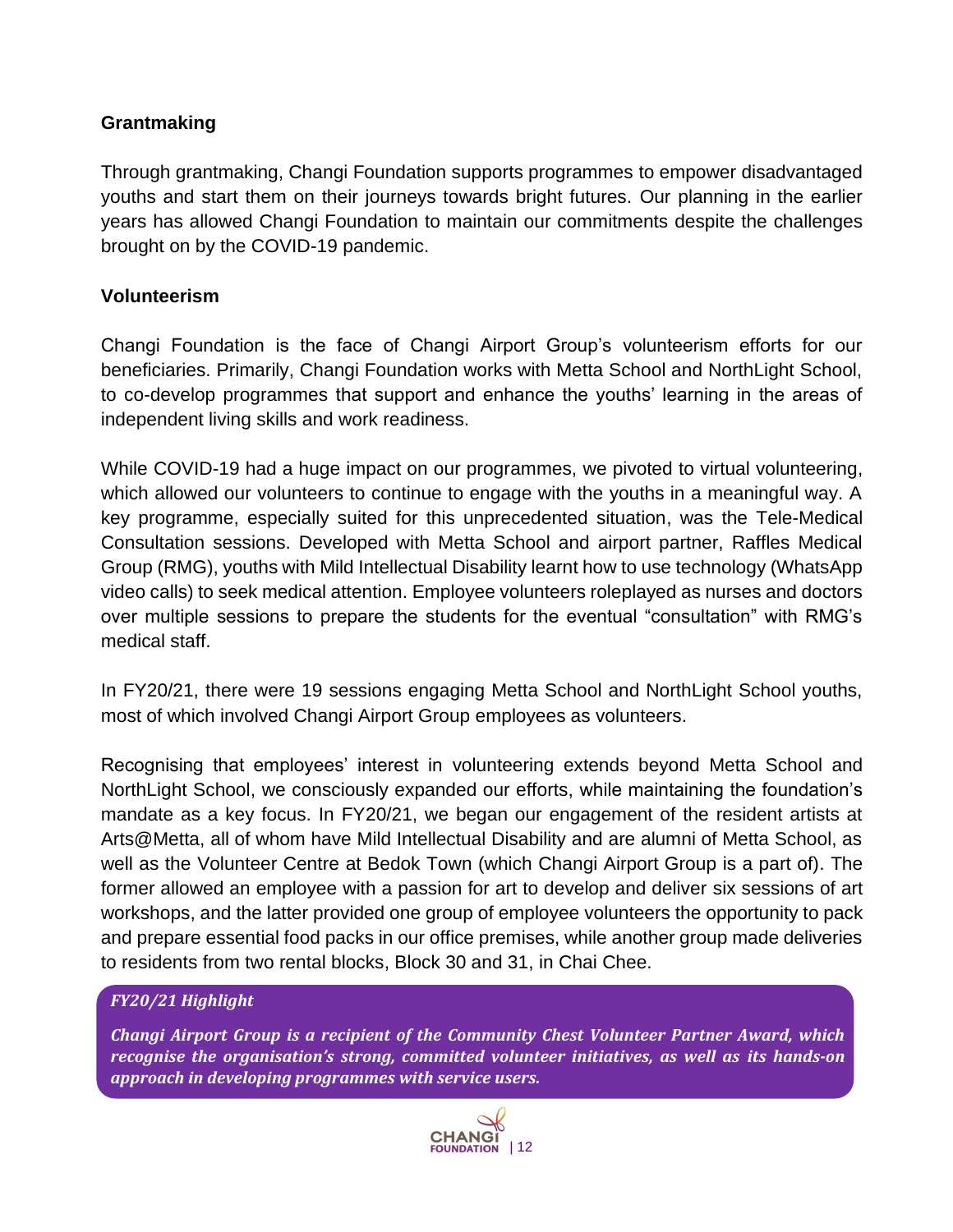### **Other Giving Initiatives**

### Charitable Donations

In building a culture of giving in Changi Airport Group, we provided employees with different channels through which they could contribute. Just as we widened the scope of our volunteering activities, we also curated additional schemes to facilitate and encourage employees' giving back, via charitable donations.

In FY20/21, employees made in-kind donations of essential food items to support an initiative by the Bedok Town Volunteer Centre and participated in Changi Airport Group's annual yearend giving initiative, whereby donations from employees, made through the Giving.Sg platform, were matched by Changi Foundation. The Foundation's matching amount was donated towards the Maitri School Building Fund. Expected to be ready by 2024, Maitri School will serve students aged 7 – 18 with Mild Intellectual Disability and moderate to severe Autism Spectrum Disorder.

These initiatives were also part of Changi Foundation's efforts to expose employees to the overall charity landscape, which tied in with another of the Foundation's objects i.e. - *"to promote causes for the betterment of the next generation"*.

Employment Opportunities

"Give a man a fish and you feed him for a day. Teach a man to fish, feed him for a life time"  $\sim$  Proverb  $\sim$ 

The Changi Community comprises organisations from a myriad of industries. It was therefore, a natural fit for Changi Foundation and our airport partners to collaborate to provide work experience opportunities to support NorthLight School and Metta School in their endeavours to get their students work ready.

While the pandemic meant that students were no longer able to come to the airport for attachments at the airport, Changi Foundation facilitated Metta School's exploration of the Landscaping industry as a new area of training and future jobs for their students, through the Changi Airport Group nursery. Four Learning Journeys were curated and conducted, following which, four 9-month on-the-job training placements were offered to Metta School students.

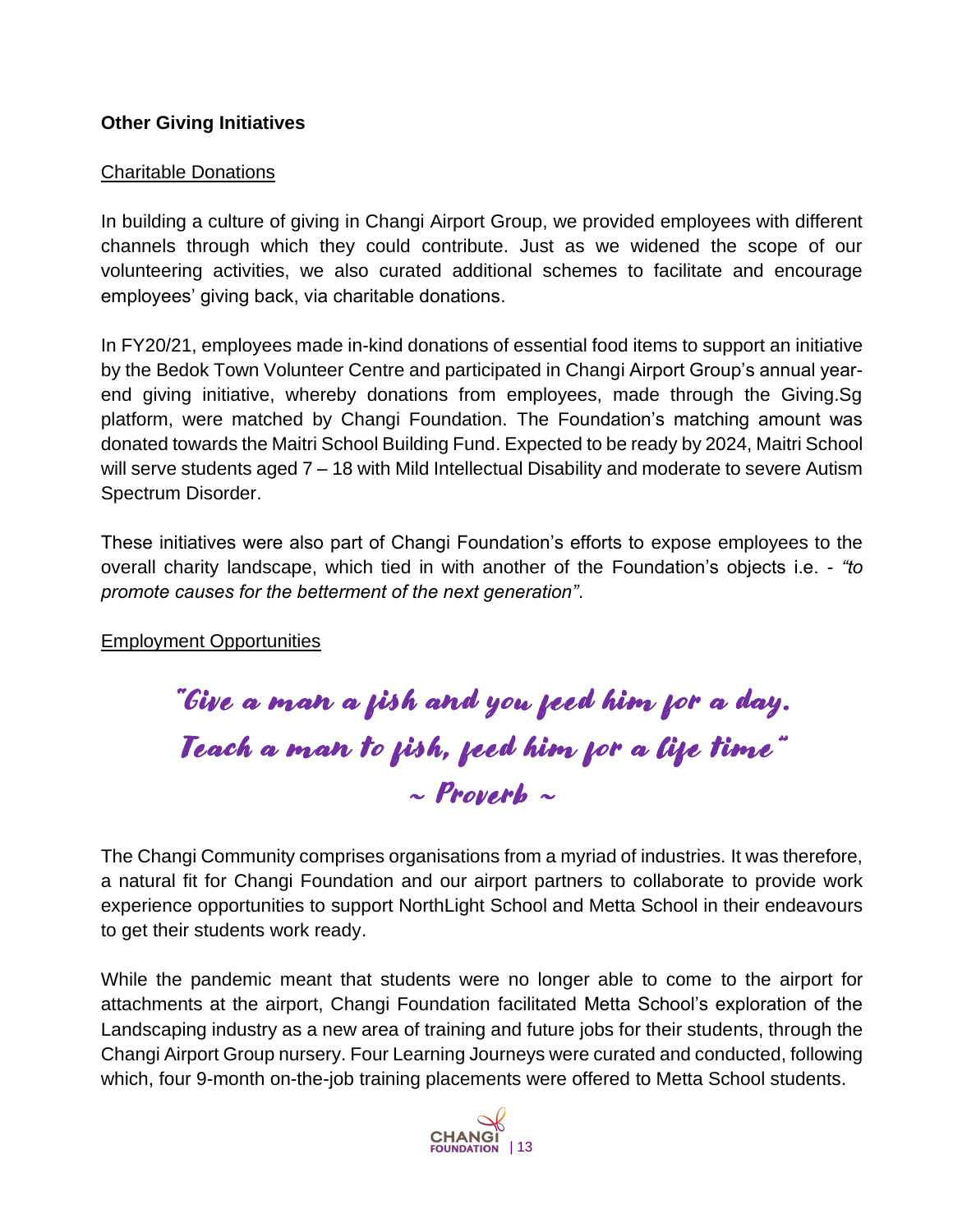### MAKING A DIFFERENCE THROUGH GRANTMAKING

#### **Overview**

Changi Foundation funds programmes that have the potential to create deep, long-term impact for the youths. Over the years, we have focused our grantmaking on:

- a. Character building programmes to strengthen youths' internal self e.g. develop values/ positive attitudes through sustained approach and innovative delivery;
- b. Transition-to-Work programmes to increase youths' employability; and
- c. Scaffolding programmes that support the youths' socioemotional development or academic development - e.g. mentoring and/ or family support programmes, financial assistance.

Changi Foundation has a strong preference for multi-year grant commitments, as it gives the Social Service Agencies and/or Social Enterprise we partner, the space to focus on programme development and to work towards the best outcomes for the youths. The relationships developed with our grant recipient agencies also provide us with opportunities to interact not just with the programme officers/ youth workers, but also with the youths benefitting from the programmes, giving us a good sense of how the programmes are progressing and close-to-ground insights of the youth landscape.

#### **FY20/21 Grantmaking Snapshot**



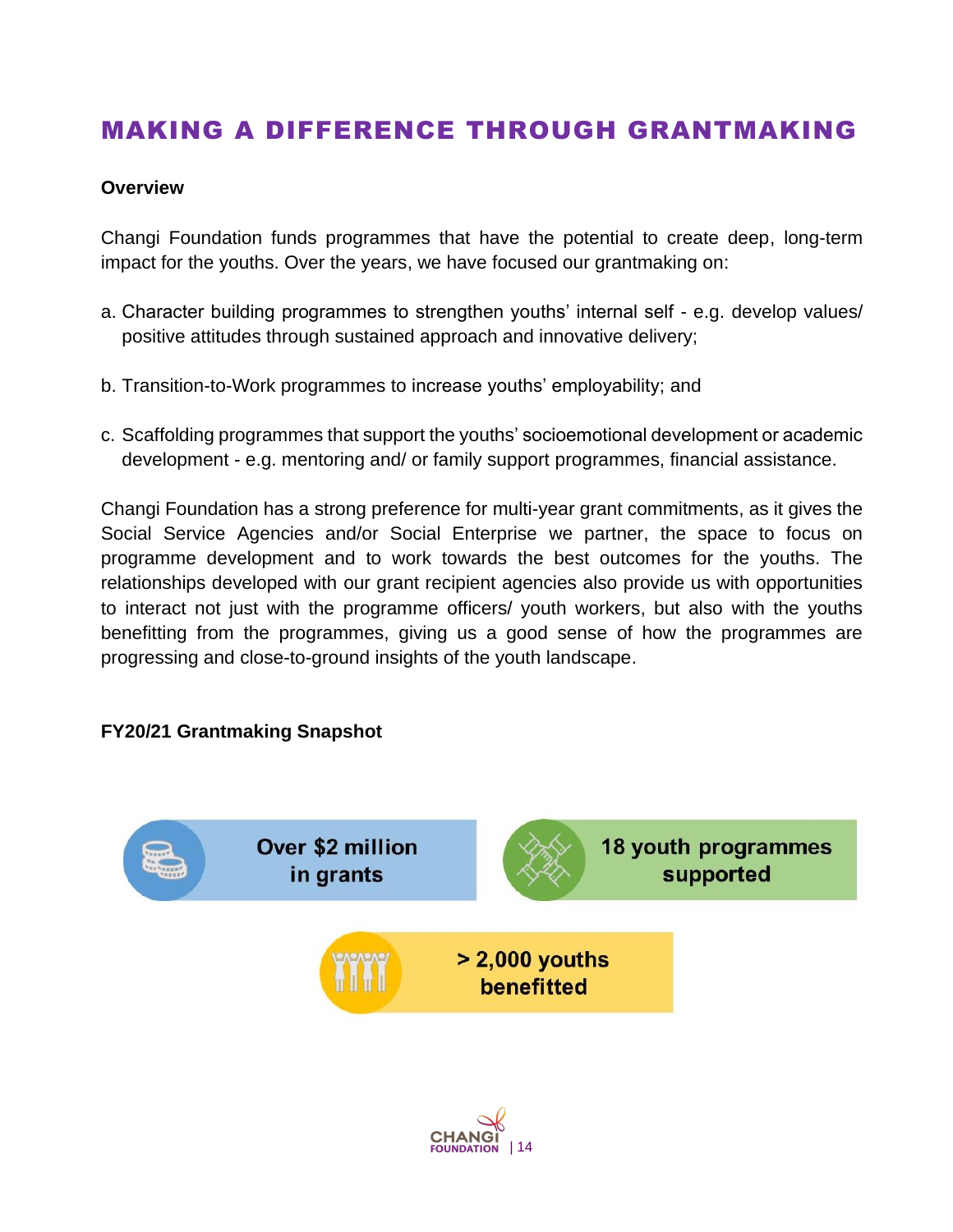### **Programmes Funded by Changi Foundation**

In FY20/21, Changi Foundation grants supported a range of programmes for youths disadvantaged by challenges beyond their control. A brief summary of some programmes funded by Changi Foundation follows below:

| CF Focus: Character building programmes to strengthen youths' internal self |                                                                           |  |
|-----------------------------------------------------------------------------|---------------------------------------------------------------------------|--|
| <b>Programme / IPC</b>                                                      | <b>Programme Description</b>                                              |  |
| <b>Saturday Night</b>                                                       | SNL is a youth football programme that provides a safe, friendly and      |  |
| Lights (SNL)                                                                | stable environment for youths from low income or vulnerable               |  |
|                                                                             | backgrounds to learn values through sports and give back by               |  |
| <b>SportCares</b>                                                           | volunteering in the community. The sessions take place on Saturday        |  |
| Foundation                                                                  | evenings, as past data suggested that was the time youths are most        |  |
|                                                                             | likely to get into trouble.                                               |  |
| <b>Local Youth</b>                                                          | Provides lower-income youths with opportunities to volunteer for their    |  |
| Voluntarism                                                                 | communities. Youths are challenged to co-create the neighbourhood         |  |
|                                                                             | they would like to live in and explore a variety of enriching experiences |  |
| <b>Beyond Social</b>                                                        | which aid in forming a self-identity. Most importantly, they have         |  |
| <b>Services</b>                                                             | opportunities to experience belonging, mastery, independence and          |  |
|                                                                             | generosity – factors important in building up self-esteem and             |  |
|                                                                             | resilience, and in mitigating negative labels.                            |  |

*Success Story – Saturday Night Lights (funded by Changi Foundation since 2014)*

*Youth A had faced financial challenges for as long as he could remember. The eldest of eight siblings, he took it upon himself to work part-time jobs to lessen the burden on his parents.*

*A regular at the Saturday Night Light programme, Youth A shared that whenever he was feeling down, he turned to his coach for guidance. After completing his studies at the Institute of Technical Education, he served his National Service at the Singapore Civil Defence Force where he did well but was unable to sign on as he did not meet the academic requirements. Feeling lost, Youth A once again reached out to his coach who, along with a Changi Airport Group (CAG) employee who volunteered regularly at SNL, suggested he consider CAG's Airport Emergency Service (AES), where would be able to pursue his interest in firefighting. Youth A passed the mandatory training and is now our colleague.*

*Youth A shared that he learnt through SNL, to never give up and to always keep on trying because failure helps him become stronger.* 

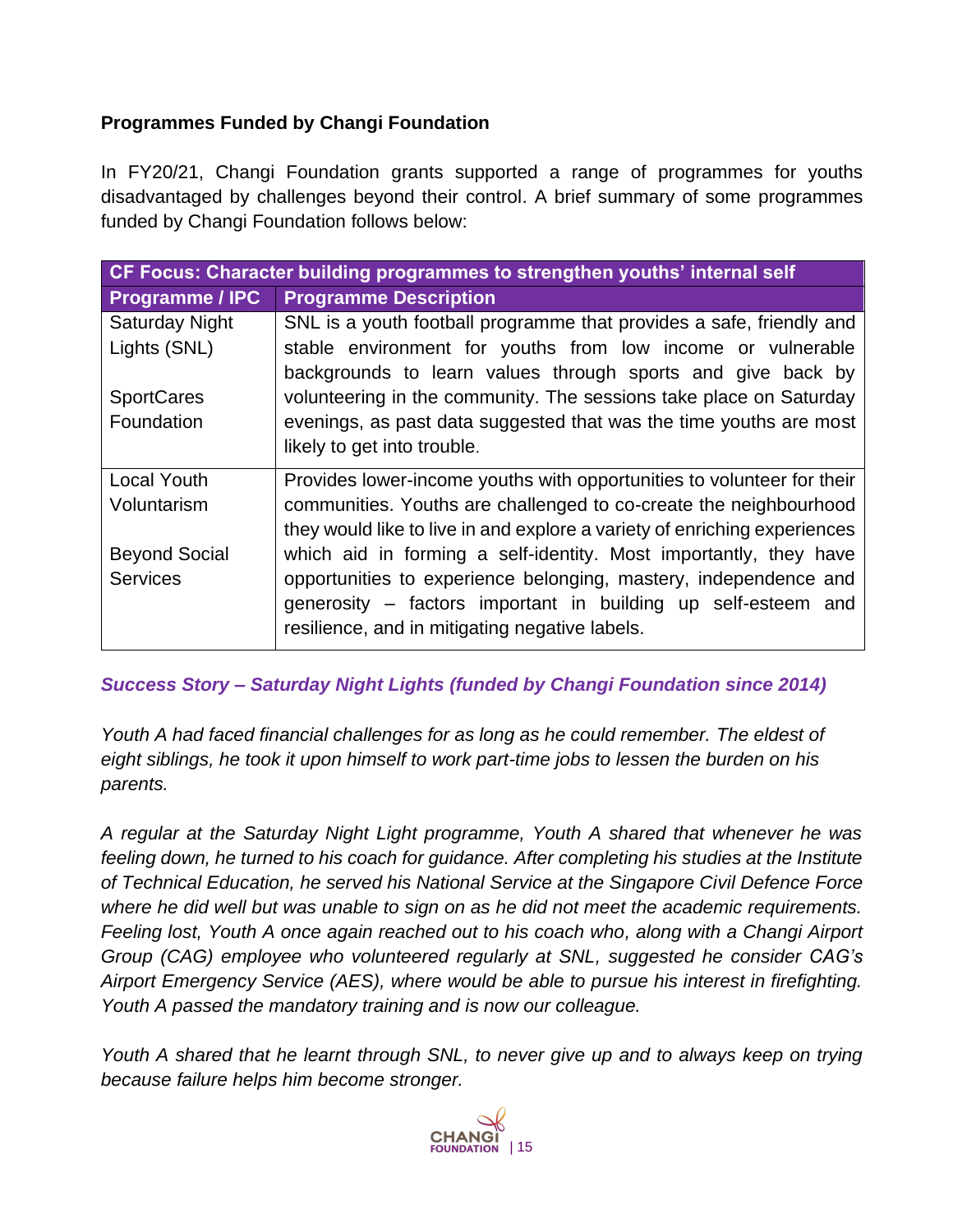| CF Focus: Transition-to-Work programmes to increase youths' employability |                                                                         |  |
|---------------------------------------------------------------------------|-------------------------------------------------------------------------|--|
| <b>Programme/IPC</b>                                                      | <b>Programme Description</b>                                            |  |
| Metta Café                                                                | Provides an avenue for youths with mild intellectual disability and/ or |  |
| Apprenticeship                                                            | autism, who are not ready for open employment, to further acquire       |  |
| Programme                                                                 | vocational, work and life skills through comprehensive Food and         |  |
|                                                                           | Beverage training and other development programmes.<br>This             |  |
| Metta Welfare                                                             | programme creates employment opportunities to help the youths           |  |
| Association                                                               | achieve financial independence, self-reliance and integration into      |  |
|                                                                           | society.                                                                |  |
| Assumption                                                                | This programme funds traineeship allowances for APS graduates who       |  |
| Pathway Academy                                                           | are unable to progress to ITE, have no other education options and      |  |
| Traineeship                                                               | are not ready for the workplace when they graduate at the young age     |  |
| Programme                                                                 | of 16. These youths undergo a 2-year extended programme which           |  |
|                                                                           | incorporates on-the-job training and further workplace training leading |  |
| Assumption                                                                | to additional relevant certifications under SkillsFuture Singapore.     |  |
| <b>Pathway School</b>                                                     |                                                                         |  |

### *Success Story – Assumption Pathway Traineeship Programme (funded by Changi Foundation since 2018)*

*Youth B was attached to the Assumption Baking Production Kitchen (ABPK) for his Work Attachment Programme. He required a longer learning pathway and was not able to relate well with his classmates and co-workers. Through lessons at school and the mentorship of his trainers and job coaches, Youth B has been able to develop the skills and knowledge needed and is more engaged at work.*

*He showed great improvement in his second year and was able to adapt to the working routines, communicate better with fellow trainees, complete tasks independently and punctually, guide juniors and fellow classmates, and assist trainers in the preparation of baked goods. Youth B exhibited resilience in his learning journey, and even achieved additional relevant workplace certifications such as WSQ – Prepare Basic Cake, WPS – Communicate and Relate Effectively at the Workplace, WPS – Work In A Team and more.*

*Youth B is currently employed as a full-time Baking Assistant at BreadTalk, where he has proven to be very competent and hardworking, earning the praises of his manager.*

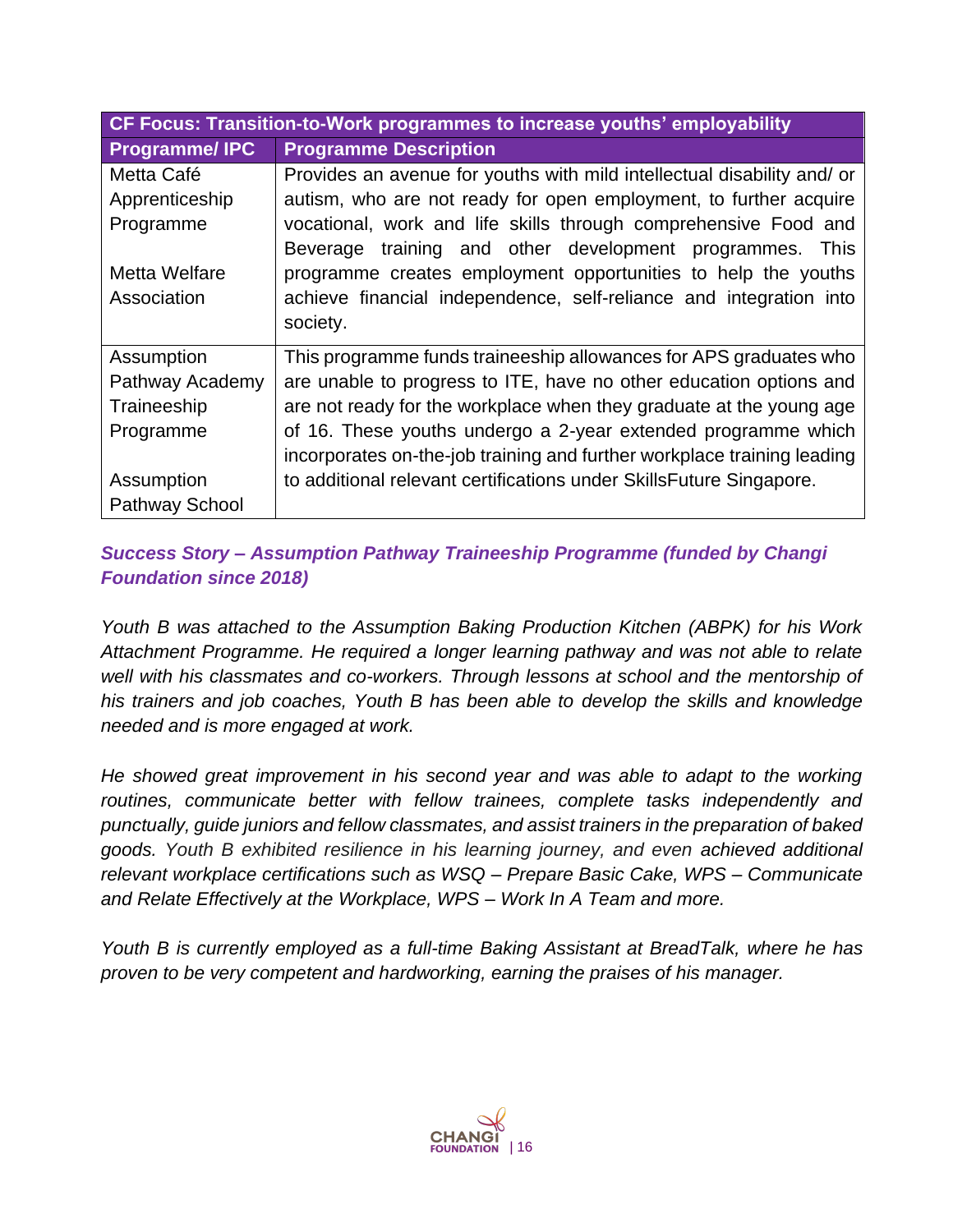**CF Focus: Scaffolding programmes that support the youths' socioemotional and/or academic development e.g. mentoring and/ or family support programmes, financial assistance.**

| <b>Programme/IPC</b>     | <b>Programme Description</b>                                          |
|--------------------------|-----------------------------------------------------------------------|
| <b>Take Flight</b>       | A collaboration between Beautiful People and the Ministry of Social   |
|                          | and Family Development, this programme provides up to 80%             |
| <b>Beautiful People</b>  | sponsorship to disadvantaged youths to complete their post-           |
|                          | secondary education. To cultivate personal responsibility, recipients |
|                          | fund the remaining amount through other means such as part-time       |
|                          | employment, bursary or scholarship. They are also supported by        |
|                          | mentors trained by Beautiful People, and encouraged to "pay it        |
|                          | forward", through contribution back to the fund or community service. |
|                          |                                                                       |
| <b>Yellow Brick Road</b> | This programme provides intervention to support the academic          |
|                          | performance and social-emotional development of the children of       |
| <b>Yellow Ribbon</b>     | incarcerated parents. Case management support is also provided to     |
| Fund                     | the caregivers to allow them to function better in their roles.       |
|                          |                                                                       |

### *Success Story - Yellow Brick Road Programme (funded by Changi Foundation since 2018)*

*With the father incarcerated, and the mother as the sole breadwinner in a large family with various needs, Family A (mom and five children) was struggling financially and emotionally.* 

*The children were affected by their father's incarceration and the mother was unable to communicate with or understand them, and therefore could not provide the emotional support they needed.* 

*Through the YBR parenting workshops and case work support, the mother learnt effective communication techniques and ways in which to spend quality time with her children with meaningful activities. Tuition support provided for the children helped them manage their school work and build confidence, leading to an improvement in grades. One child successfully completed her PSLE, while another was awarded a one-time cash scholarship for good academic progress.*

*YBR has helped Family A rebuild their confidence and identify their strengths, putting them in good stead to overcome adversities that may come in future. Family A has also established a strong relationship and is able to share their thoughts and feelings openly with one other.*

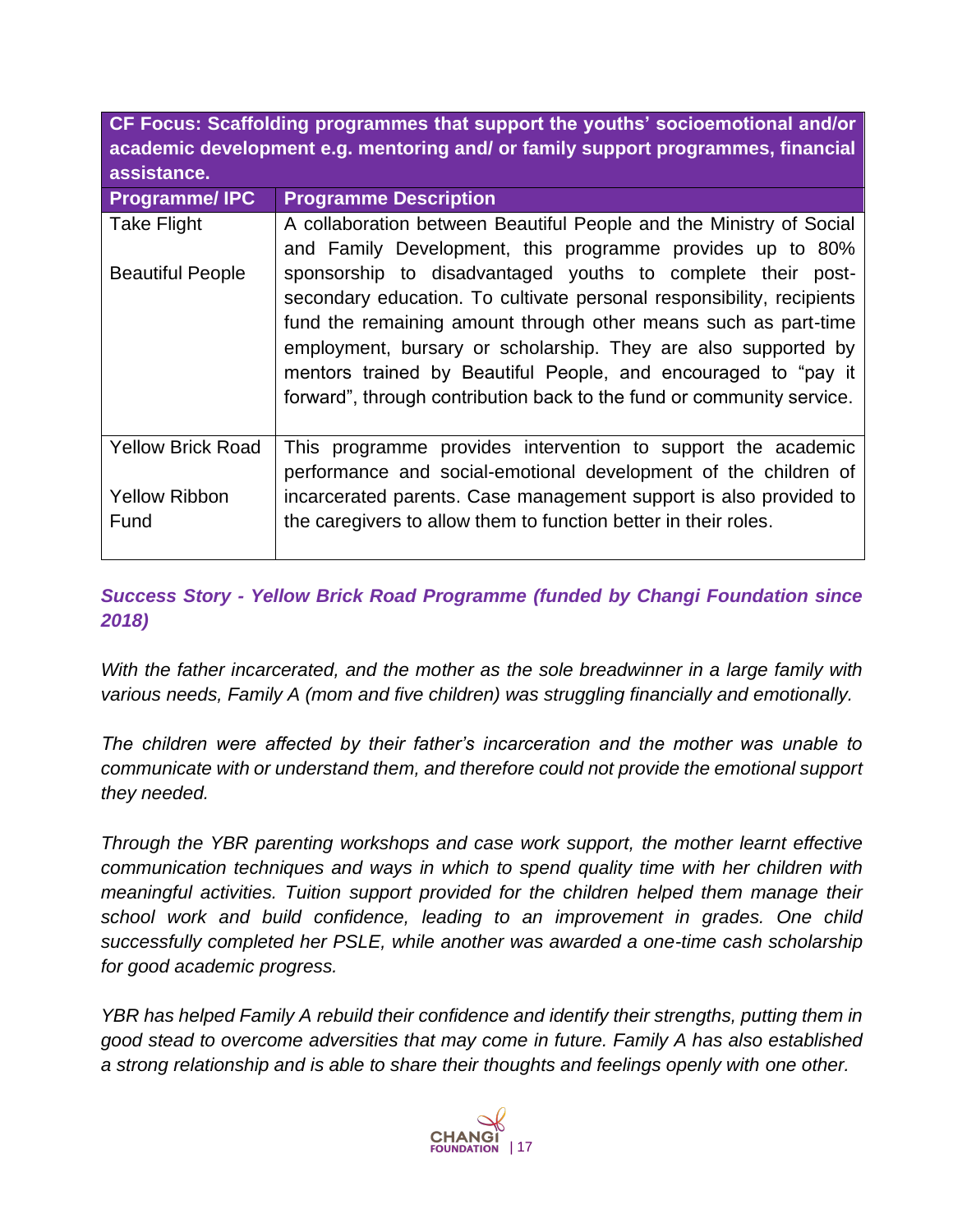### FUTURE PLANS

In FY20/21, as Changi Foundation came to the of end its commitments with a number of multi -year programmes, it undertook a review of and streamlined its funded programmes, based on a set of grantmaking criteria.

With forward planning in the earlier years and prioritisation of programmes to pursue, Changi Foundation, while affected by the impact of COVID-19 on the aviation industry, has and will continue its work.

Changi Foundation will leverage its key enablers (i.e. **C**ommitted Funding, Employee **Competencies and the Changi Community) to drive its philanthropic activities through** grantmaking, volunteerism and other giving initiatives.

### **Grantmaking**

• Continue its support of Social Service Agency-driven disadvantaged youths programmes through sustained grantmaking.

#### **Growing Volunteerism** by

- Expanding existing and curating new virtual programmes Metta School and NorthLight School to offer meaningful volunteering experiences while keeping the needs of the students and complementing of school curriculum as the priority; and
- Expanding other volunteer opportunities to expose Changi Airport Group employees to the wider philanthropic landscape.

#### **Other Giving Initiatives**

- Reigniting the long-term dream of Changi Airport as a job hub for youths by gradually revitalising partnerships to create work experience and job opportunities.
- Supporting Arts@Metta to build capability and a sustainable business model for their retail business, by tapping on the expertise of Changi Airport Group's Commercial Division.

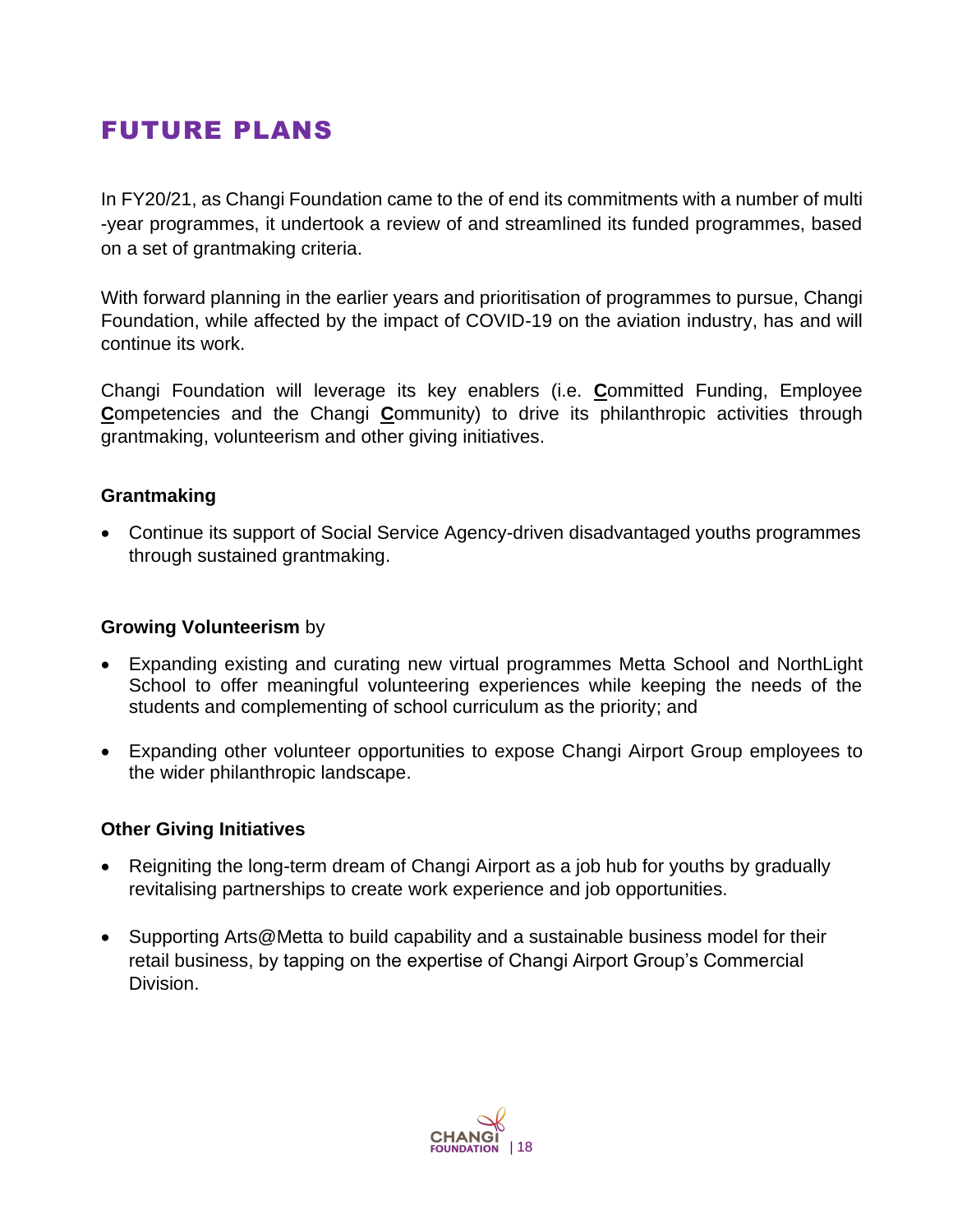

**Grateful thanks to our generous donors**

**Mr Abdul Wahab Bin Mohamed Yusoff Mr Lee Seow Hiang**

*While Changi Foundation does not solicit funds, we have been privileged to have received unsolicited donations from our generous supporters during FY20/21.*